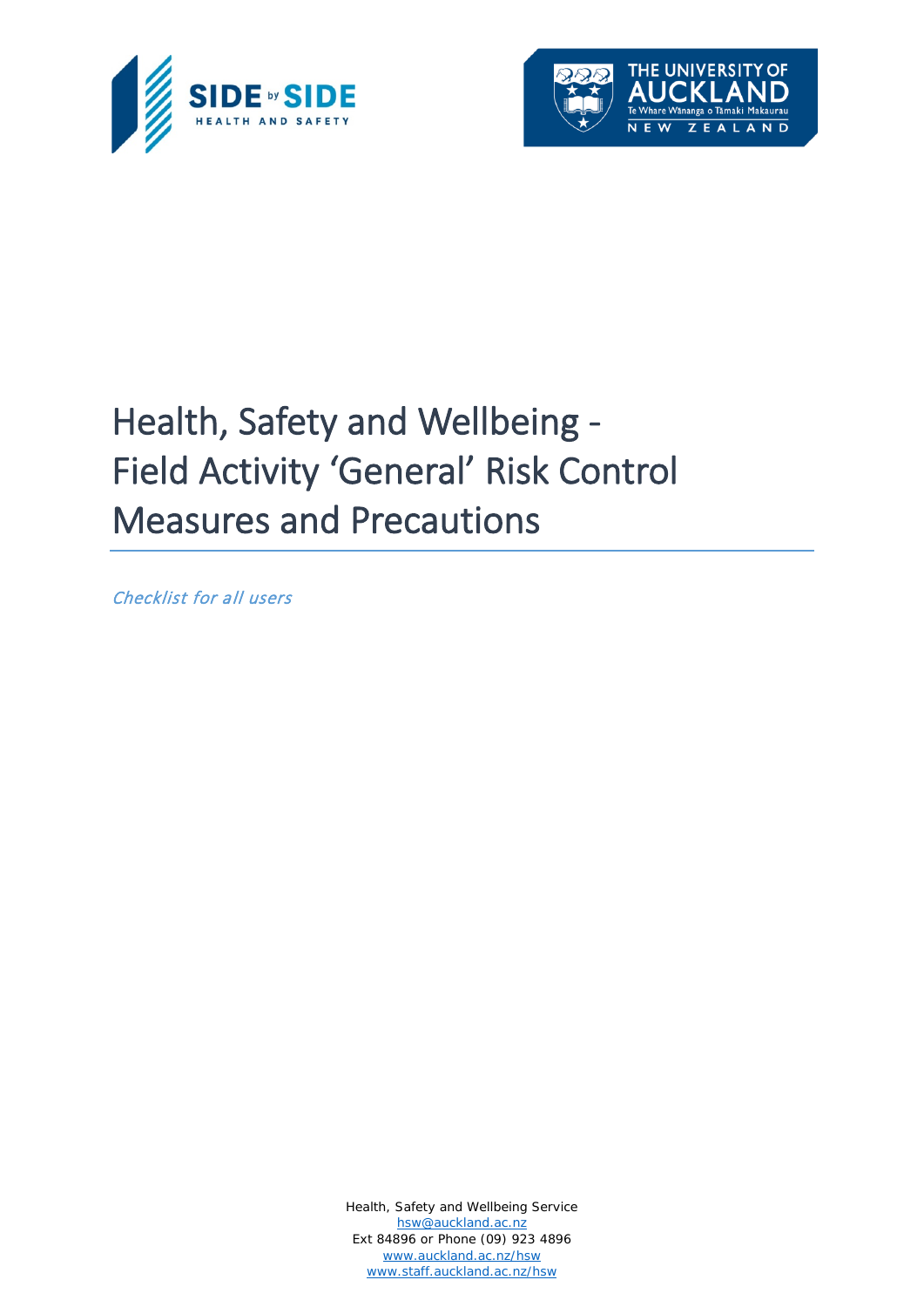The following table details the 'general' risk controls covering the most hazards normally expected during field activity. If these controls are insufficient for the particular activity proposed, you must document additional risk controls. Further advice can be sought from the Health, Safety and Wellbeing Service.

| <b>Biological hazards</b>      | Check hygiene, disease and vaccination<br>$\bullet$<br>advice on https://www.safetravel.govt.nz/<br>prior to departure.<br>Ensure all participants are vaccinated/pre-<br>$\bullet$<br>medicated prior to departure.<br>Avoid areas or accommodation with<br>$\bullet$<br>mosquitoes, ticks and bedbugs.<br>Ensure meat is properly cooked to avoid<br>٠<br>worms and parasites.<br>Check with local residents about any<br>$\bullet$<br>potentially hazardous flora and fauna and<br>follow their recommendations.<br>Wear protective clothing and repellents to<br>$\bullet$<br>minimize insect bites.<br>Ensure participants are aware of the first<br>aid to be applied in the event of a bite or<br>sting. |
|--------------------------------|-----------------------------------------------------------------------------------------------------------------------------------------------------------------------------------------------------------------------------------------------------------------------------------------------------------------------------------------------------------------------------------------------------------------------------------------------------------------------------------------------------------------------------------------------------------------------------------------------------------------------------------------------------------------------------------------------------------------|
| <b>Bushfire</b>                | Confirm local fire danger ratings with local<br>$\bullet$<br>authorities prior to departure.<br>Avoid field activity in areas covered by a<br>٠<br>total fire ban, or with high or extreme fire<br>danger ratings.<br>Comply with camp and cooking fire<br>restrictions issued by local authorities, and<br>do not leave fires unattended.<br>Comply with smoking restrictions issued<br>٠<br>by local authorities.                                                                                                                                                                                                                                                                                             |
| <b>Chemical hazards</b>        | Label, store, transport, and use hazardous<br>٠<br>materials in accordance with University<br>guidelines and Government regulations.<br>Use protective equipment as stated in the<br>٠<br>hazardous material safety data sheets<br>where required.<br>Dispose of hazardous waste in accordance<br>٠<br>with local regulations.                                                                                                                                                                                                                                                                                                                                                                                  |
| <b>Communications</b>          | Arrange appropriate communication<br>$\bullet$<br>methods for the field activity location, and<br>check that all devices are in good working<br>order prior to departure.<br>Make sure operators of radios and other<br>specialised communications equipment are<br>trained in their use.<br>For more information, see the generic<br>٠<br>guidance: Planning/Communications                                                                                                                                                                                                                                                                                                                                    |
| <b>Cultural considerations</b> | Identify cultural requirements and<br>$\bullet$<br>protocols prior to departure.<br>Brief participants on appropriate<br>behaviour/dress requirements in/at the<br>field activity location.                                                                                                                                                                                                                                                                                                                                                                                                                                                                                                                     |
| <b>Emergency processes</b>     | Ensure participants have sufficient<br>$\bullet$<br>quantities of personal medications for the<br>duration of the field work, and have<br>completed Declaration and Consent forms<br>to inform the field activity leader of<br>potentially serious medical conditions                                                                                                                                                                                                                                                                                                                                                                                                                                           |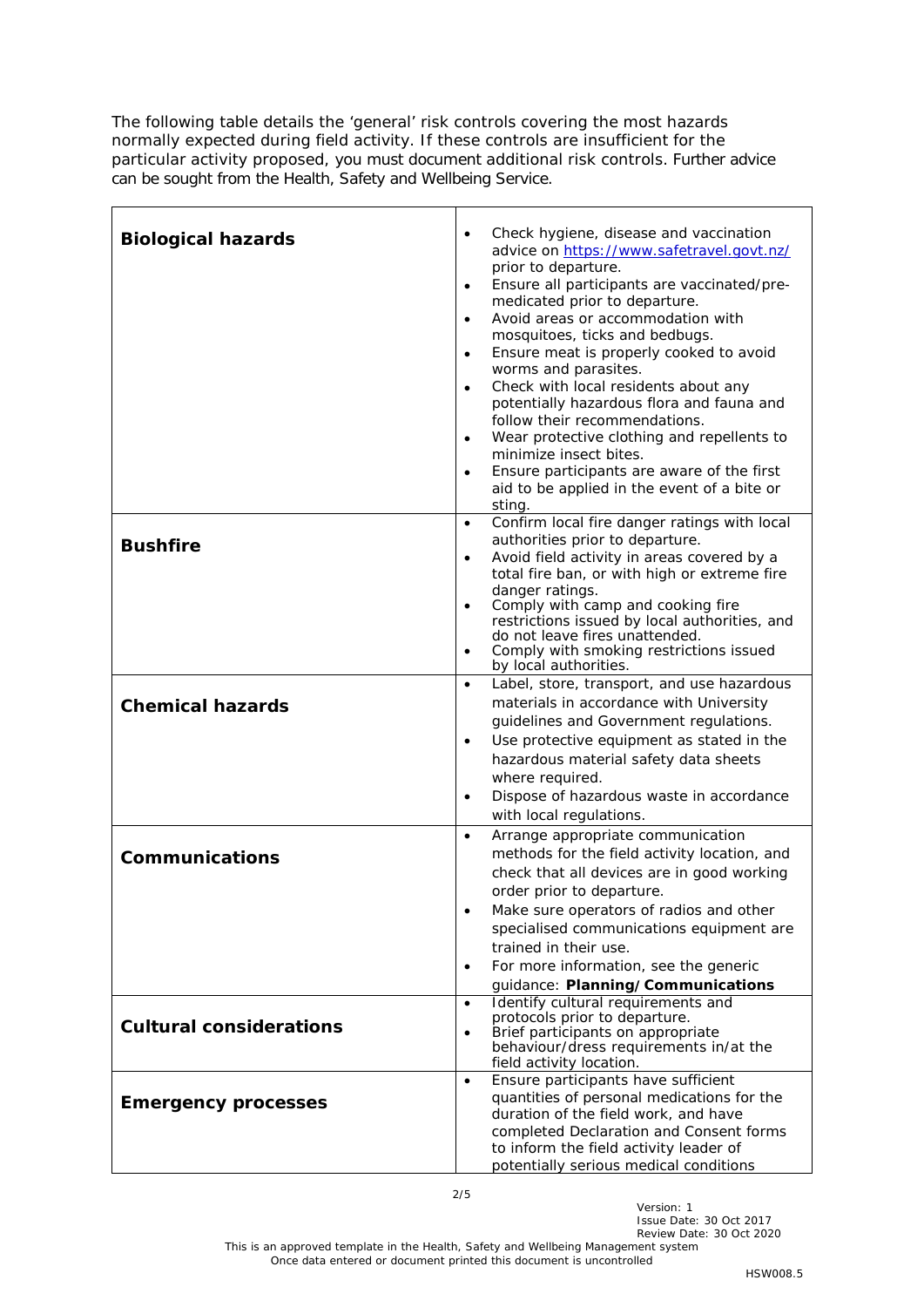|                         | (such as allergies, asthma, diabetes,                                     |
|-------------------------|---------------------------------------------------------------------------|
|                         | epilepsy, etc.)                                                           |
|                         | Take appropriately stocked first aid kits and<br>$\bullet$                |
|                         | make sure they are readily available during                               |
|                         | field activity. For more information, see the                             |
|                         | generic guidance Planning/First Aid.                                      |
|                         | Make sure contact details are available for<br>$\bullet$                  |
|                         | all participants and their next of kin, and                               |
|                         | the nearest medical assistance.                                           |
|                         | Ensure trained first aider/s are in<br>$\bullet$                          |
|                         | attendance.                                                               |
|                         | Carry emergency communications devices<br>$\bullet$                       |
|                         | (EPIRBS etc.) if the field activity is in a                               |
|                         | remote location.                                                          |
|                         | The University contact is to retain a copy<br>$\bullet$                   |
|                         | of the field activity plan, and in case of an                             |
|                         | emergency, is to follow up with local                                     |
|                         | authorities if the expected time of return                                |
|                         | (ETOR) has passed and the activity party                                  |
|                         | is overdue.                                                               |
|                         | Ensure that the appropriate travel/medical<br>$\bullet$                   |
|                         | insurance is in place prior to departure.                                 |
|                         | Consider an evacuation/exit strategy in<br>$\bullet$                      |
|                         | case of fire/natural disaster.                                            |
|                         | Have a financial plan for emergencies.<br>$\bullet$                       |
|                         | Identify all equipment required for the                                   |
|                         | $\bullet$                                                                 |
| <b>Equipment</b>        | field activity prior to departure, and where                              |
|                         | applicable, download and comply with Safe                                 |
|                         | Work Instructions for that equipment.                                     |
|                         | Wear personal protective equipment<br>$\bullet$                           |
|                         | (PPE), e.g. safety vests, hard hats, safety                               |
|                         | glasses, hearing protection, respiratory                                  |
|                         | protection etc., if required.                                             |
|                         | Ensure that all equipment used in field<br>$\bullet$                      |
|                         | activities is fit for purpose and maintained                              |
|                         | in good working order.                                                    |
|                         | Ensure that electrical appliances owned or                                |
|                         | used by the University have been tested                                   |
|                         |                                                                           |
|                         | according to the University electrical                                    |
|                         | policy. The inspection tag must be valid                                  |
|                         | for the duration of the activity.                                         |
|                         | Check hygiene, food and water advice<br>$\bullet$                         |
| Food, water and hygiene | on https://www.safetravel.govt.nz/ prior                                  |
|                         | to departure.                                                             |
|                         | Source food and drinking water from<br>$\bullet$                          |
|                         | reputable providers, and avoid local tap                                  |
|                         | water (including drinking tap water, using                                |
|                         | ice made with tap water or eating                                         |
|                         | fruit/salads washed with tap water) if the                                |
|                         | quality is in doubt.                                                      |
|                         | Brief people preparing food on good                                       |
|                         | hygiene and appropriate actions to prevent                                |
|                         | food contamination.                                                       |
|                         | Participants are to advise the field activity                             |
|                         | leader of special dietary requirements                                    |
|                         | prior to departure.                                                       |
|                         | Ensure that sufficient supplies of shared                                 |
|                         | toiletries such as soap, hand cleanser and<br>toilet paper are available. |
|                         |                                                                           |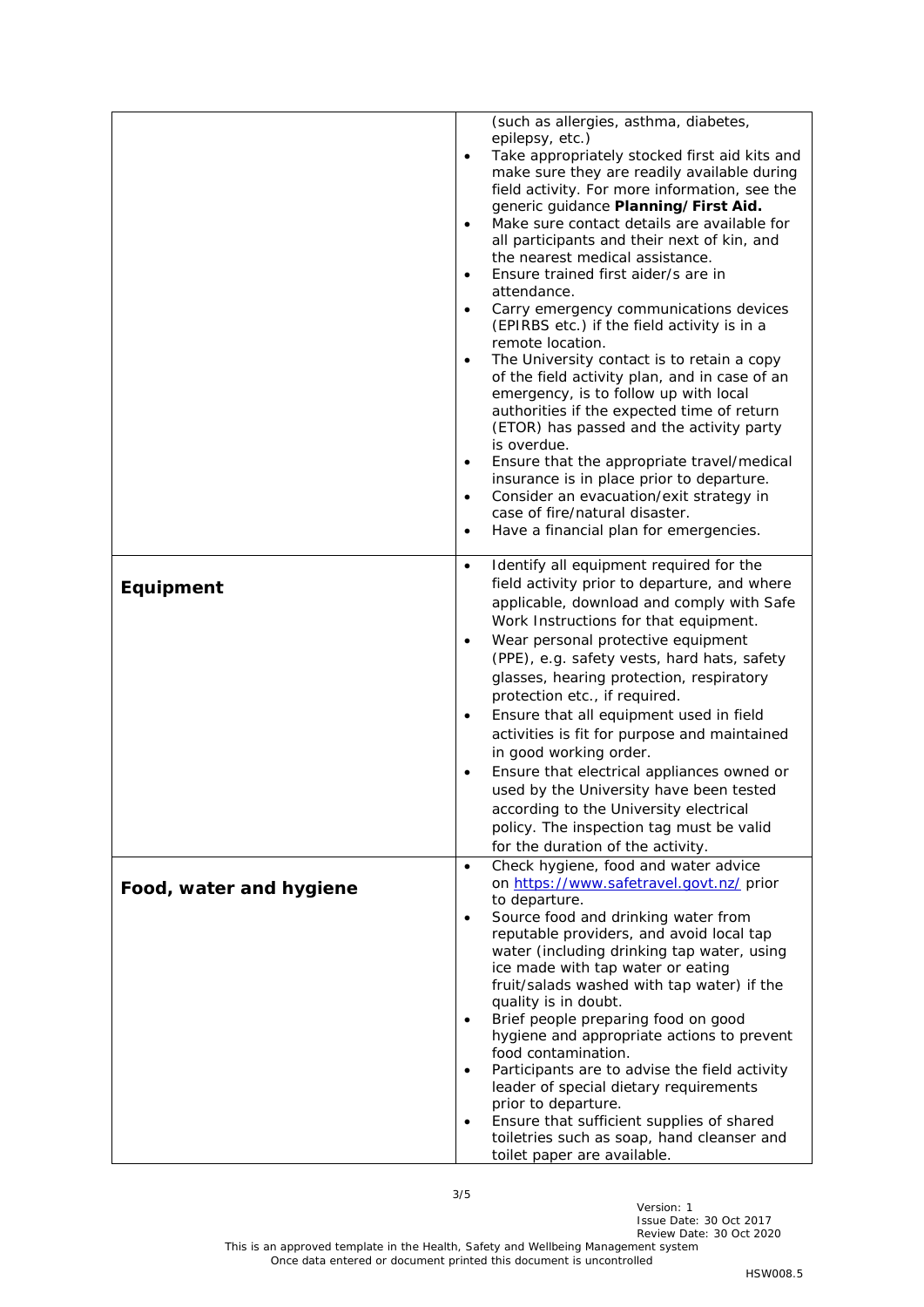|                          | Participants are to ensure they have<br>$\bullet$                                              |
|--------------------------|------------------------------------------------------------------------------------------------|
|                          | enough personal toiletries for the field                                                       |
|                          | activity's duration.<br>Participants are to maintain personal<br>$\bullet$                     |
|                          | cleanliness and wash/sanitise their hands                                                      |
|                          | throughout the field activity.                                                                 |
|                          | Participants are to advise the field activity<br>$\bullet$                                     |
|                          | leader as soon as any medical symptoms                                                         |
|                          | are noticed.<br>Take less hazardous alternative routes<br>$\bullet$                            |
|                          | wherever possible.                                                                             |
| <b>Hazardous terrain</b> | Do not climb up trees, rock-faces and<br>$\bullet$                                             |
|                          | structures without adequate gear and                                                           |
|                          | training.<br>Do not attempt to cross rivers, bodies of<br>$\bullet$                            |
|                          | water, swamps and terrain such as                                                              |
|                          | glaciers and scree slopes without adequate                                                     |
|                          | gear and training.<br>Participants must follow all reasonable<br>$\bullet$                     |
|                          | instructions of field activity leaders, and                                                    |
|                          | must not endanger themselves or others                                                         |
|                          | through their actions or inactions.<br>Obtain permits to conduct field activities<br>$\bullet$ |
|                          | from the relevant management authority                                                         |
| Legal compliance         | prior to departure.                                                                            |
|                          | Field activity leaders are to ensure that all<br>$\bullet$                                     |
|                          | relevant regulations are complied with.                                                        |
|                          | Field gear must be packed and carried in a<br>$\bullet$                                        |
| <b>Manual handling</b>   | way that minimises the risk of injury.<br>Heavy gear must be moved mechanically<br>$\bullet$   |
|                          | or by team lifting.                                                                            |
|                          | Use only reputable hire/transport/travel<br>$\bullet$                                          |
| <b>Travel</b>            | companies.                                                                                     |
|                          | Select rental vehicles with safety being the<br>$\bullet$                                      |
|                          | prime consideration.                                                                           |
|                          | Ensure vehicles are warranted and in good<br>$\bullet$                                         |
|                          | working order.                                                                                 |
|                          | Drivers must be appropriately licensed and<br>$\bullet$<br>have experience with the driving    |
|                          | conditions. Where appropriate, hire local                                                      |
|                          | drivers who are used to the local                                                              |
|                          | environment.                                                                                   |
|                          | Limit distractions to the driver in vehicles,<br>$\bullet$                                     |
|                          | i.e. mobile phones/physical activity.                                                          |
|                          | Everyone in the vehicle must wear a<br>$\bullet$                                               |
|                          | seatbelt if provided.                                                                          |
|                          | Follow safe driving practices such as<br>$\bullet$                                             |
|                          | appropriate sleep before driving, regular                                                      |
|                          | breaks, light meals, driver rotation every                                                     |
|                          | two hours and no alcohol within eight                                                          |
|                          | hours of driving.                                                                              |
|                          | Avoid using bicycles, motorcycles and<br>$\bullet$                                             |
|                          | scooters if possible.<br>If bicycles/motorcycles are used, helmets<br>$\bullet$                |
|                          | are mandatory.                                                                                 |
|                          | If motorcycles are used, the riders must<br>$\bullet$                                          |
|                          | hold the correct licence.                                                                      |
|                          | Pedestrians must take note of local road<br>$\bullet$                                          |
|                          | conditions, and follow local road rules.                                                       |
|                          | Ensure that the appropriate travel/medical<br>$\bullet$                                        |
|                          | insurance is in place prior to departure.                                                      |